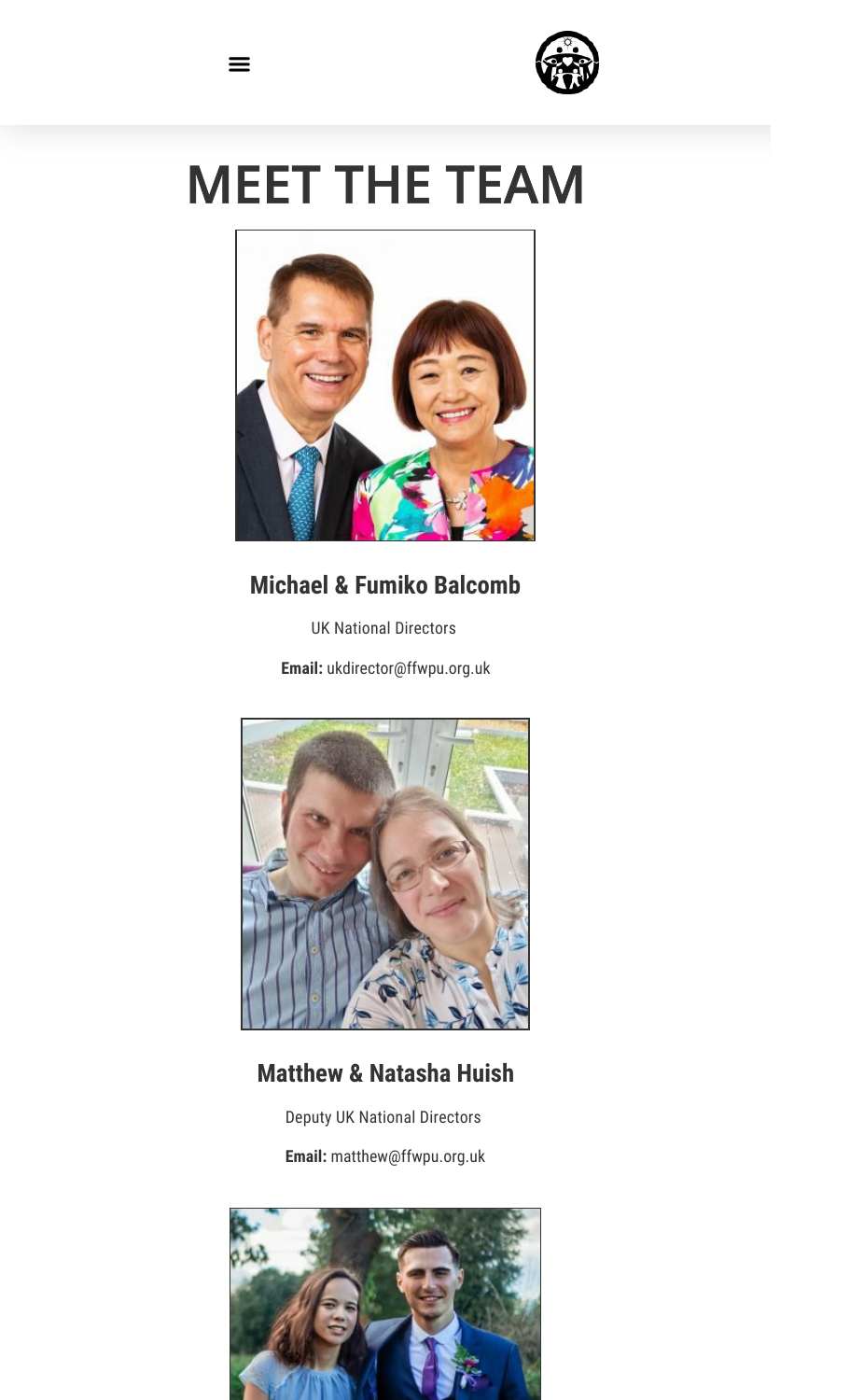

## **Elliot Y.**

Wales, West Country & West Midlands Community Pastor

**Email:** wales@ffwpu.org.uk



**Adza & Nittaya M.**

River South Community Pastors

**Email:** southlondon@ffwpu.org.uk



# **Robert T.**

Director Of Operations

**Email:** operations@ffwpu.org.uk



## **Jeff B.**

Blessed Family Department

**Email:** jeff@ffwpu.org.uk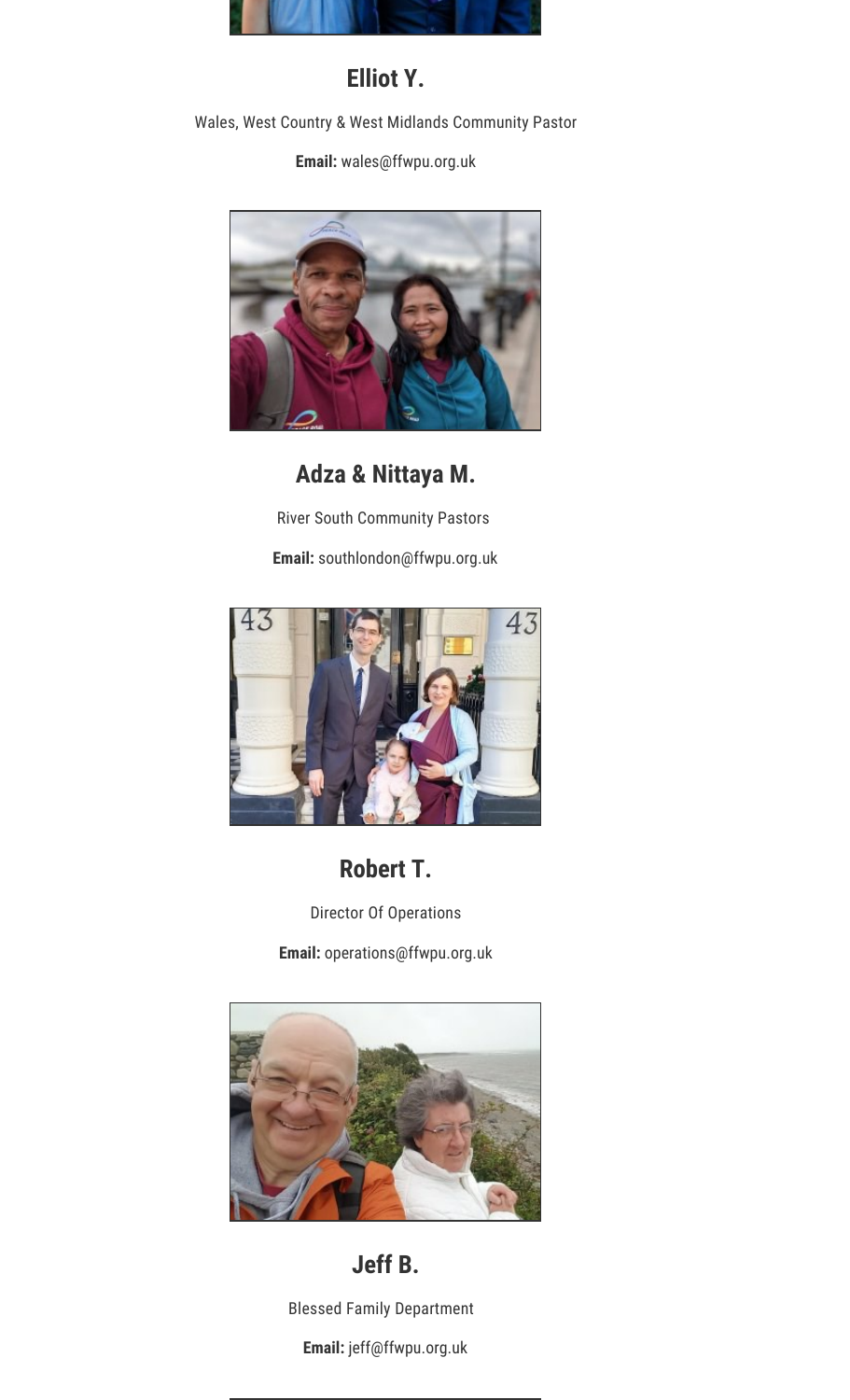

## **William H.**

Education Department

**Email:** whaines@talktalk.net



## **Chris L.**

Education Department **Email:** chris.lebas@ffwpu.org.uk



## **Cindy V.**

HQ Bookkeeper

**Email:** cindy@ffwpu.org.uk

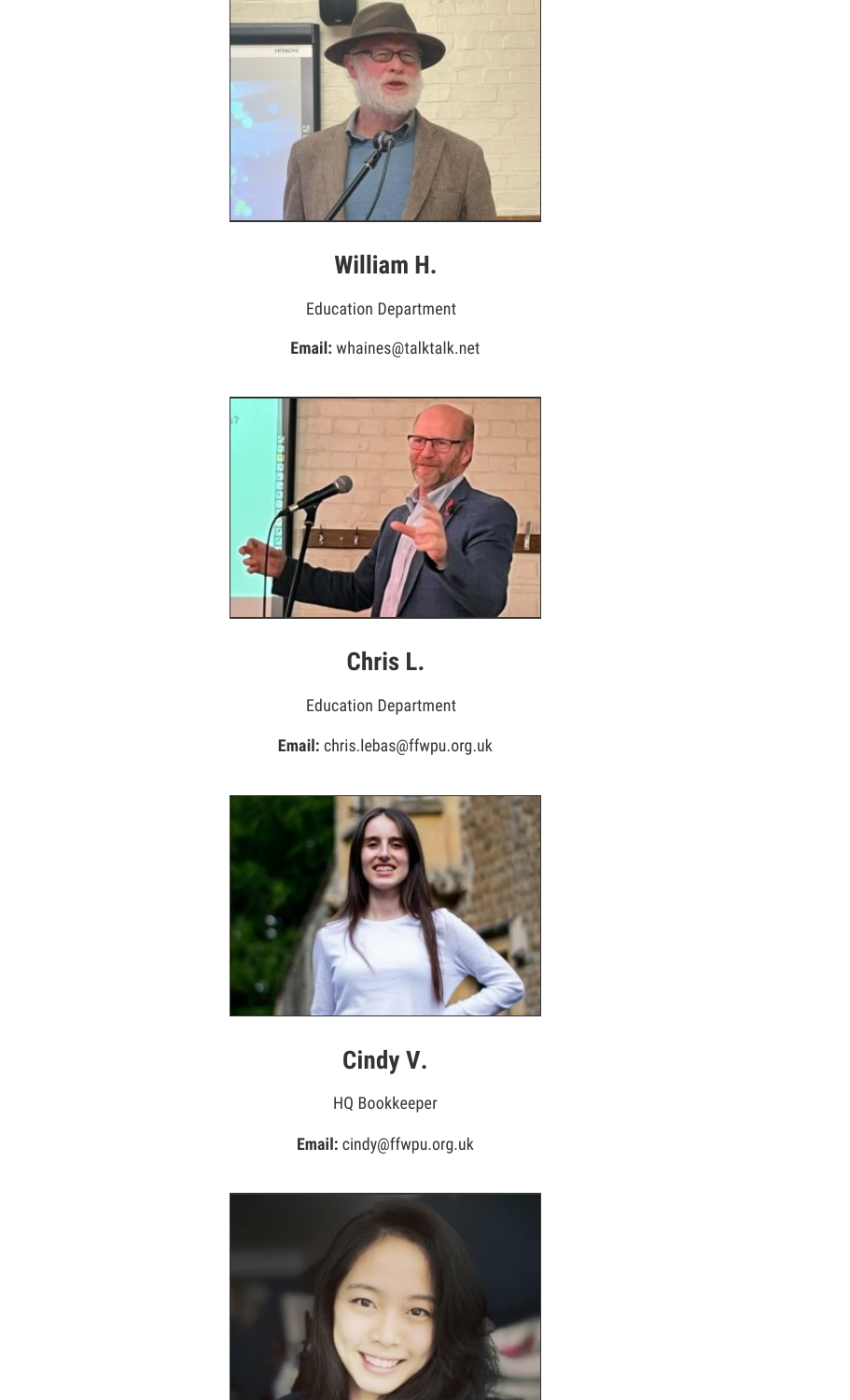

#### **Dong Soon C.**

HARP Manager

**Email:** harp@ffwpu.org.uk



## **Joshua M.**

Communications Department

**Email:** comms@ffwpu.org.uk

## **North Of Thames Community**

**Emails:** chris.lebas@ffwpu.org.uk /

northlondon@ffwpu.org.uk

# **North Star Community**

**Email:** scotland@ffwpu.org.uk

# **West Community**

**Email:** wales@ffwpu.org.uk

## **River South Community**

**Email:** bromley@ffwpu.org.uk /

southlondon@ffwpu.org.uk

# **Organisational Chart**

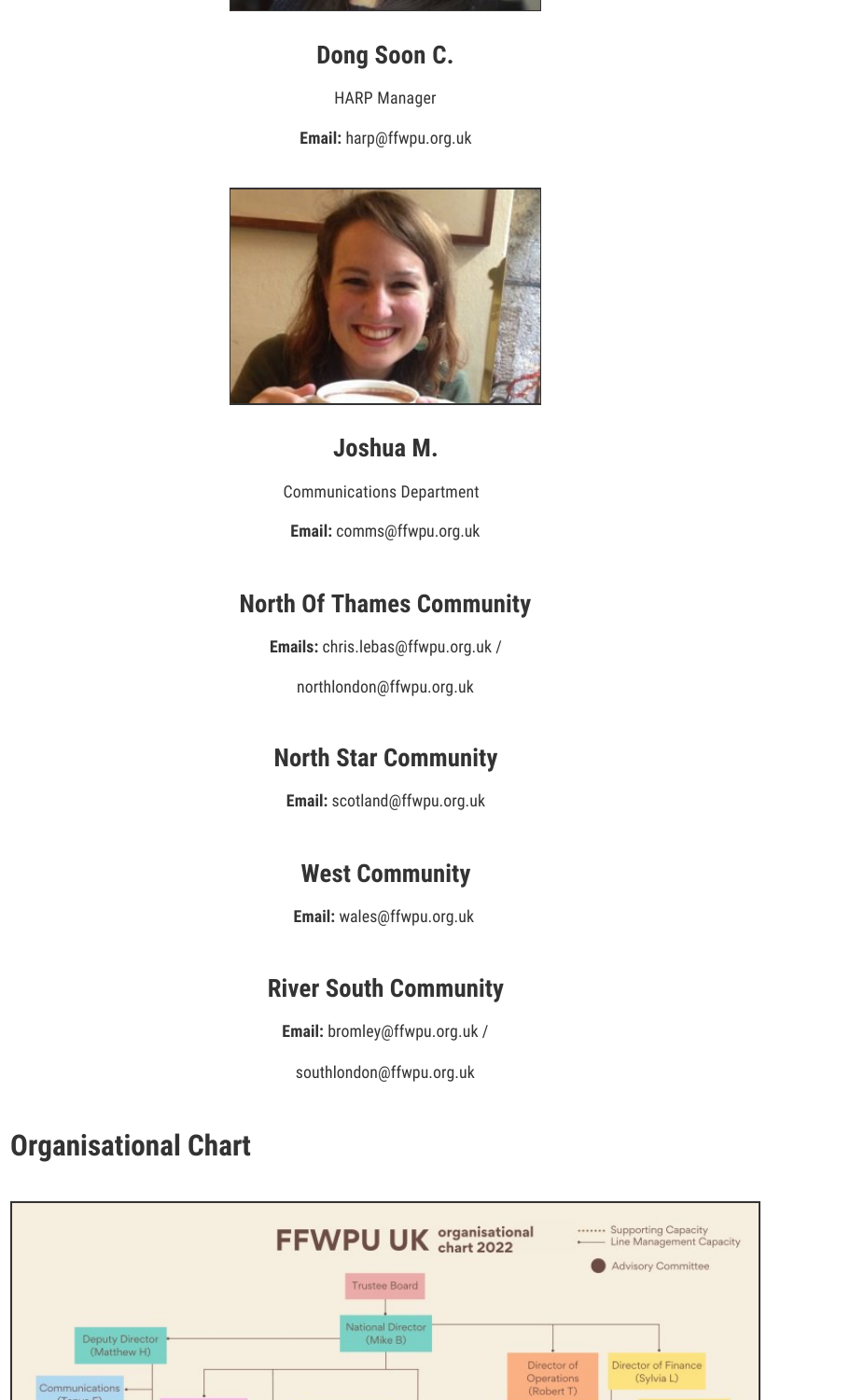

# *JOIN THE TEAM!*

We're always looking for new people to join the team. If you are passionate, dedicated and hard-working, we would love to hear from you!

#### Please contact: **comms@ffwpu.org.uk**

|                                                            | <b>WEEKLY NEWSLETTER</b>  |                                              |  |
|------------------------------------------------------------|---------------------------|----------------------------------------------|--|
|                                                            | SUBSCRIBE HERE            |                                              |  |
|                                                            |                           |                                              |  |
|                                                            |                           |                                              |  |
|                                                            | togetherall               |                                              |  |
| <b>FFWPU</b>                                               | <b>RESOURCES</b>          | <b>SUPPORT</b>                               |  |
| Meet The Team                                              | TogetherAll               | Donation                                     |  |
| Mediation Team                                             | <b>Books</b>              | Gift Aid                                     |  |
| <b>National Strategy</b>                                   | Online Videos<br>Articles | Affiliates                                   |  |
| <b>Update Your Profile</b><br><b>Trustee Board Minutes</b> | <b>History</b>            | <b>Share Your Story</b><br><b>Contact Us</b> |  |
| Job Opportunities                                          | Gallery                   |                                              |  |
|                                                            |                           |                                              |  |
| Website Policy                                             |                           |                                              |  |